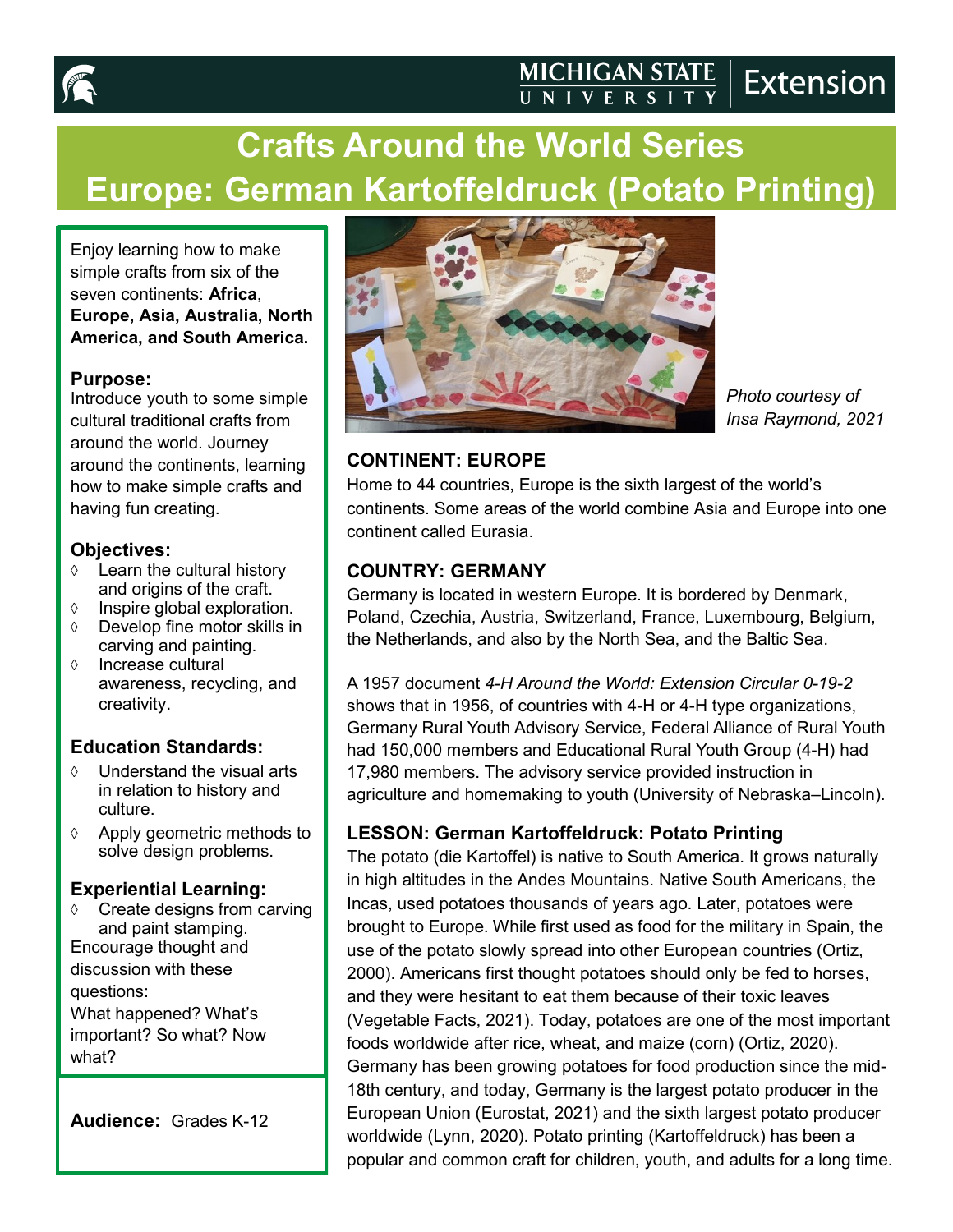## **TIME:**

30-45 minutes or multiple days depending upon the interest to learn more.

#### **MATERIALS:**

- ♦ Paper or plastic table cover
- 1-3 medium to large potatoes
- $\lozenge$  Paring knife\*
- ♦ Cutting board
- Small-to medium-sized cookie cutters
- Paintbrushes
- $\Diamond$  Acrylic, water or finger paint
- Cardstock notecards or sheets of cardstock
- $\Diamond$  Container with water
- $\Diamond$  Paper towels
- Pre-washed natural fabric such as a t-shirt, cotton dish towel, shopping bag (optional)
- Fabric paints (optional)

\*Children may need adult supervision.

## **PROCEDURE: How to make potato prints**

#### **Step One:**

- 1. Wash and dry the potatoes
- 2. Cover your work surface with paper or a plastic table cover.
- 3. With the paring knife and on the cutting board, cut the potatoes in half. You can cut crossways or lengthwise depending on the size and shape of your cookie cutter. (Be careful when handling the knife! Adult help or supervision may be needed.)
- 4. Press a cookie cutter into the cut surface of your potato, so that the cookie cutter is about  $\frac{1}{4}$ -inch to  $\frac{1}{2}$ inch deep.
- 5. With the paring knife, cut away the potato on the outside of the cookie cutter. (Note: When working with young children, parents or guardians may cut the stamps ahead of time and then let the children stamp.)
- 6. Take the cookie cutter out. Your potato stamp (Kartoffelstempel) is ready.

## **Step Two:**

- 1. If the surface is moist, dry the potato off with a paper towel.
- 2. Using a paintbrush, apply a little water to your paintbrush, dry it out on a paper towel, then apply paint to the paintbrush. Then apply paint to the potato stamp. Begin stamping on to paper. You will need to reapply new paint to your potato stamp each time you stamp. You can make holiday or greeting cards, place mats, wrapping paper, or anything else you can think of. Your own creativity is the limit. Optionally, you can stamp on to fabric with fabric paint.
- 3. Suggestion for older youth: Design and cut your own potato stamps without using a cookie cutter.
- 4. Viel Spass! (Have fun!)